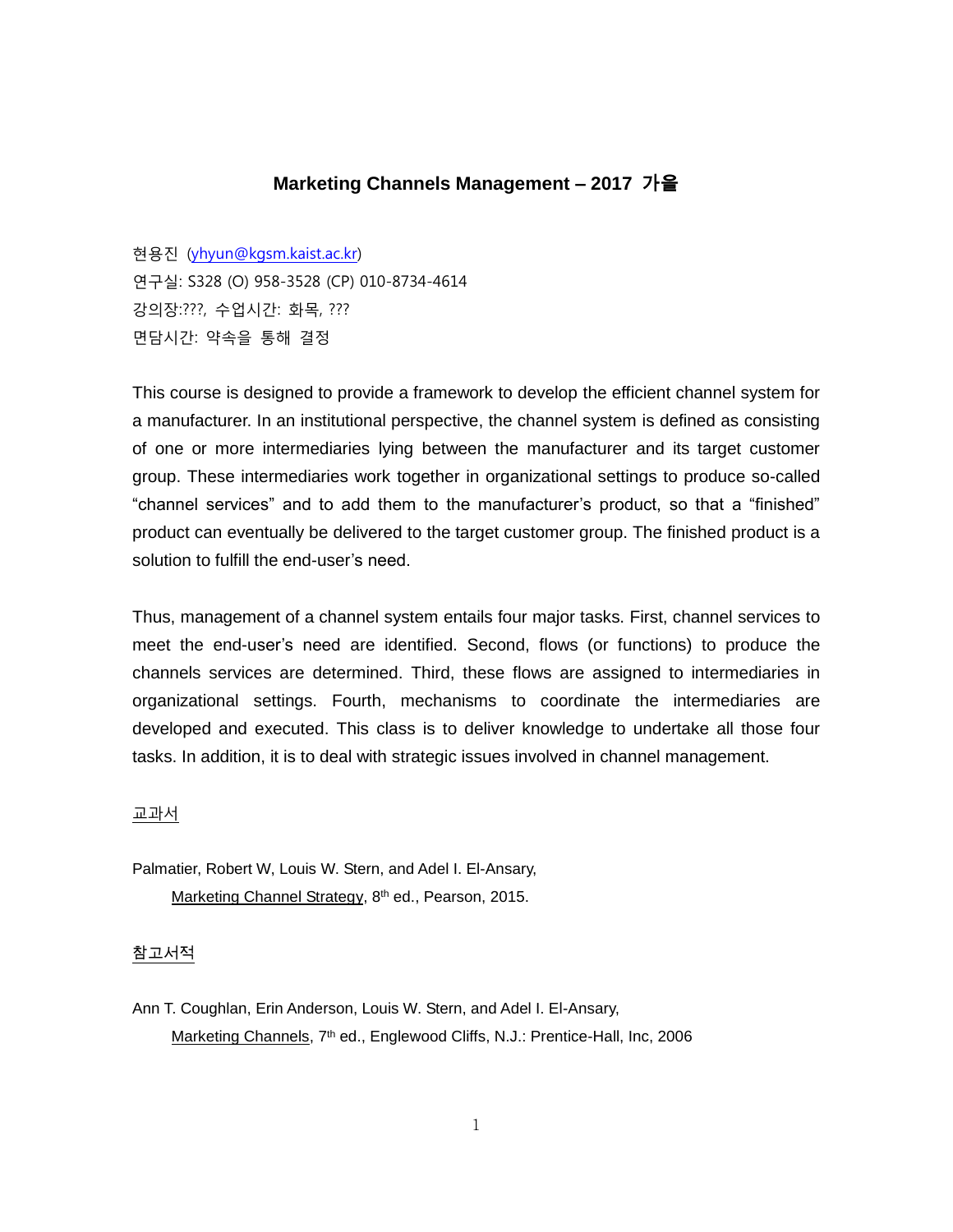#### 보조교재

- (1) Billington, Corey and Jason Amaral (1999), "Investing in Product Design to Maximize Profitability Through Postponement," Hewlett-Packard 발표 사례
- (2) Hagiu, Andrei and Julian Wright (2013), "Do you Really Want Be an eBay?" HBR March/April pp. 102-108
- (3) Favaro, Romberger and Meer (2009) "Five Rules for Retailing in a Recession," HBR, pp.64-72
- (4) Best Buy 사례 (2015)

## 팀 과제

팀 과제의 목표는 추상적인 개념, 이론, framework을 좀더 구체적인 현실적 상황에서 이해해 보 는데 있음. 또한, 교수와의 팀 별 미팅을 통해, 수업시간에 배운 추상적 내용을 논의하고 명확하 게 이해하는데도 팀 과제의 취지가 있음.

팀 과제의 주제는 교수와 상의하여 각 팀이 선택할 수 있음. 산업 수준이나 기업 수준에서 유 통경로를 살펴볼 수 있는데, 예시적으로 과거에 아래와 같은 주제들이 논의되었음.

### 시험

기말고사는 교과서 1, 2, 3, 4, 5, 10, 11, 12, 13장 (총 9장) 및 관련 보조교재에서 출제됨. 추후, 각 장 내의 구체적인 범위 공지. 'short-essay type'으로 출제됨 (7문제 내외).

시험은 모두 교과서와 보조교재에서 제시된 개념, 이론, framework을 얼마나 정확히 이해하고 있는지를 평가하는데 그 목적이 있음. 따라서 답안이 구체적으로 교과서와 보조교재에 있은 문 제만 출제됨.

#### <u>평가</u>

(1) 기말고사 50%, (2) 팀 과제 30%, (3) 발표 및 수업참여 20%